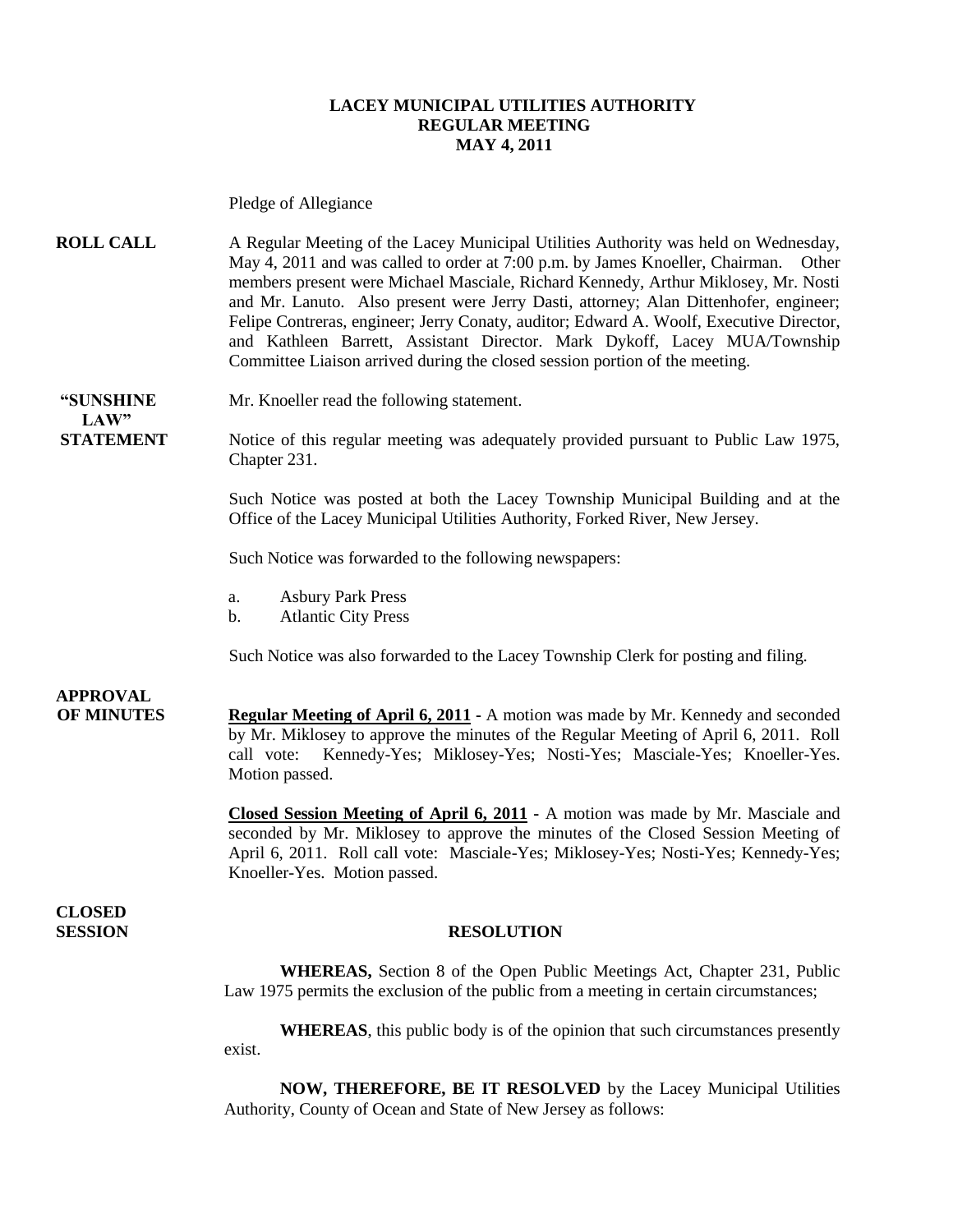1. The public shall be excluded from discussion of action upon the hereinafter specified subject matters. 2. The general nature of this closed session concerns personnel matters and potential litigation. 3. It is anticipated at this time that the above-stated matters will be made public once these matters have been resolved. 4. This resolution shall take effect immediately. A motion was made by Mr. Miklosey and seconded by Mr. Kennedy to adopt the above resolution. Roll call vote: Unanimously approved. Separate minutes were kept on the above closed session. Mr. Dykoff arrived during the closed session portion of the meeting. **RE-OPEN MEETING** A motion was made by Mr. Miklosey and seconded by Mr. Kennedy to reopen the meeting. Roll call vote: Unanimously approved. **ATTORNEY REPORT** A motion was made by Mr. Kennedy and seconded by Mr. Miklosey to adopt *Resolution 2011-40, Resolution of the Lacey Municipal Utilities Authority, County of Ocean, State of New Jersey, Terminating Employment of Walter D. Janssen, Effective May 4, 2011.* Roll call vote: Kennedy-Yes; Miklosey-Yes; Nosti-Yes; Masciale-Yes; Knoeller-Yes. Motion passed. Mr. Dasti stated the bid for the Installation of the Raw Water Main at Water Treatment Plant #1 was originally to be awarded to Shore Connection, Inc. in the amount of \$79,475.00. However, Shore Connection informed the authority's engineer they are not able to start the project. Therefore, he recommends the project be awarded to the second lowest bidder, Garrison Enterprise, Inc. in the amount of \$79,994.00. A motion was made by Mr. Masciale and seconded by Mr. Miklosey to award the bid for the Raw Water Main at Water Treatment Plant #1 to Garrison Enterprise, Inc. in the amount of \$79,994.00. Roll call vote: Masciale-Yes; Miklosey-Yes; Nosti-Yes; Kennedy-Yes; Knoeller-Yes. Motion passed. Mr. Knoeller pointed out the bid submitted by the third bidder was \$243,755.00 Mr. Dasti excused himself from the meeting. **EXECUTIVE DIRECTOR'S REPORT Cash Balance Report - Period Ending March 31, 2011** - Mr. Woolf summarized the cash balances for period ending March 31, 2011 as follows: Total cash balance for the unrestricted accounts were \$2,938,739.89, with earnings of \$2,346.35. Total cash

balance for the restricted accounts held by the trustee were \$5,769,576.82, with earnings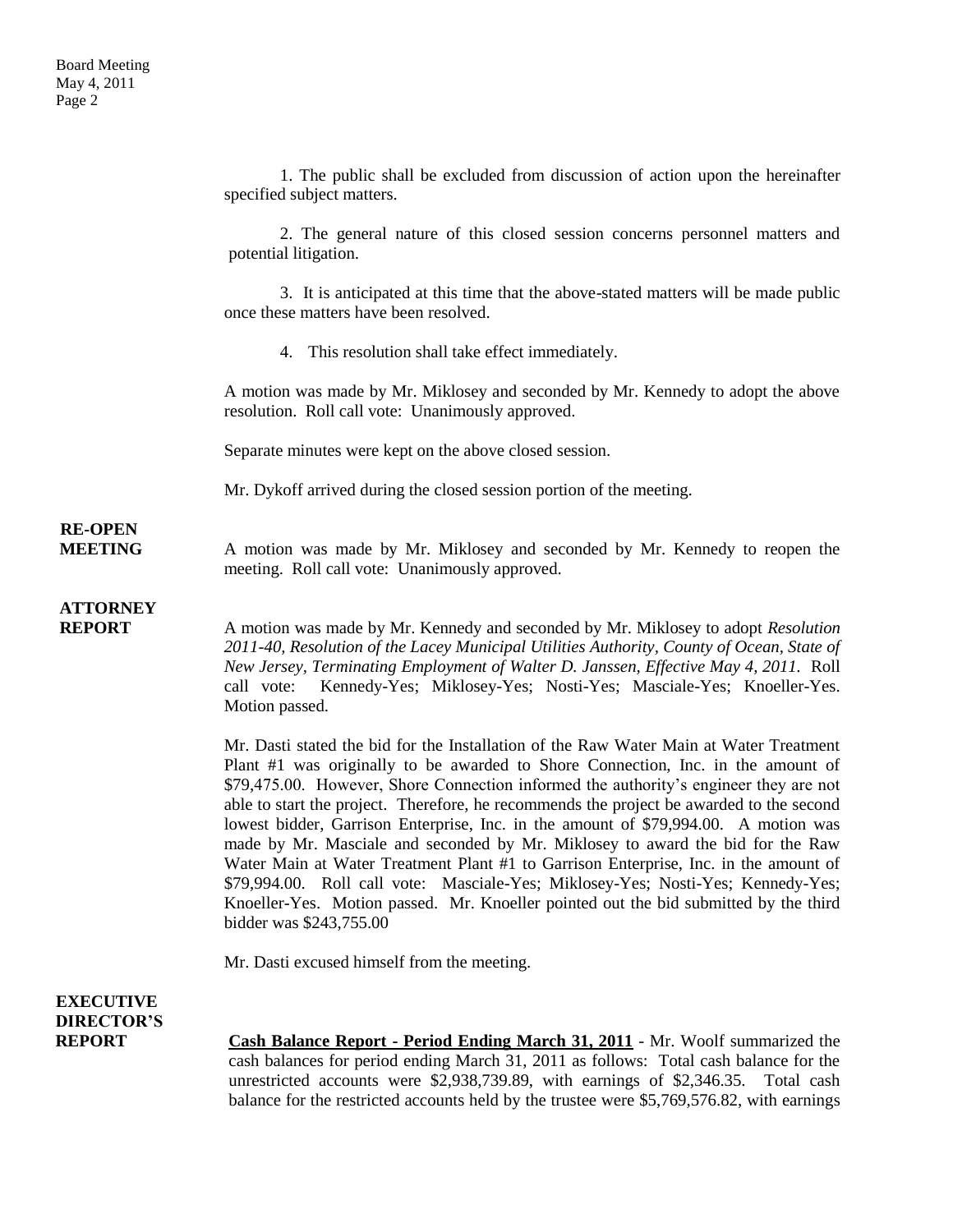of \$6,853.10. Current period interest on the restricted and unrestricted accounts was \$9,199.45. Year-to-date earnings on all interest bearing accounts were \$24,162.34.

**Resolution 2011-35 – Accepting and Approving Corrective Action Plan of Audit Ending Fiscal Year December 31, 2010** - A motion was made by Mr. Masciale and seconded by Mr. Kennedy to adopt *Resolution No. 2011-35, Resolution of the Lacey Municipal Utilities Authority, County of Ocean, State of New Jersey, Accepting and Approving Corrective Action Plan of the Audit Ending Fiscal Year December 31, 2010.*  Roll call vote: Masciale-Yes; Kennedy-Yes; Nosti-Yes; Miklosey-Yes; Knoeller-Yes. Motion passed.

**Resolution 2011-39 – Letter of No Interest – Amended Minor Site Plan – Metro PCS New York, LLC – Block 1583, Lot 5.01** - A motion was made by Mr. Kennedy and seconded by Mr. Miklosey to adopt *Resolution No. 2011-39, Resolution of the Lacey Municipal Utilities Authority, County of Ocean, State of New Jersey, Letter of No Interest – Amended Minor Site Plan, Metro PCS New York, LLC, Block 1583, Lot 5.01.*  Roll call vote: Kennedy-Yes; Miklosey-Yes; Nosti-Yes; Masciale-Yes; Knoeller-Yes. Motion passed.

### **BUSINESS**

**REPORT** April Meter Reads – Ms. Barrett reported 3,801 meters were read in April for Cycles 2 and 9. Twenty-six work orders were cut to obtain manual reads not obtained during regular meter read routes. Three reads were questioned for high usage. One house was vacant and had a large leak. Two customers were sent letters.

> **May Billing** – Ms. Barrett reported utility bills were mailed/hand delivered on May  $4<sup>th</sup>$ in the amount of \$658,838.12. Penalties were assessed on 3,316 past due accounts (all cycles) in the amount of \$19,817.64 for a total billing in May of \$678,655.76.

> **Customer Service –** Ms. Barrett reported thirteen new customer welcome letters were mailed in March, and five responses were received in April. Fifty-four final reads with equipment inspections were performed in April with no violations.

# **ENGINEER'S**

**REPORT Resolution 2011-37 – Tentative Sewer and Water Approval – Aphrodite Plaza II – George Mackres** - Mr. Dittenhofer reported his office received the application and plans for tentative sewer and water approval for Aphrodite Plaza II, Block 225, Lots 18 & 19. The applicant is proposing to construct a 2,702 SF one-story commercial building at the intersection of Lakeside Drive South and Route 9, in the southwest corner. The applicant proposes to connect to the existing water curb along Lakeside Drive South and install a water service for the building. The applicant also proposes to connect to the existing sanitary sewer main along Route 9 and install a lateral for the building. On recommendation by the Authority's engineer, a motion was made by Mr. Masciale and seconded by Mr. Kennedy to adopt *Resolution 2011-37, Resolution of the Lacey Municipal Utilities Authority, County of Ocean, State of New Jersey, Tentative Sewer and Water Approval, Aphrodite Plaza II, George Mackres, Block 225, Lots 18 & 19.*  Roll call vote: Masciale-Yes; Kennedy-Yes; Nosti-Yes; Miklosey-Yes; Knoeller-Yes. Motion passed.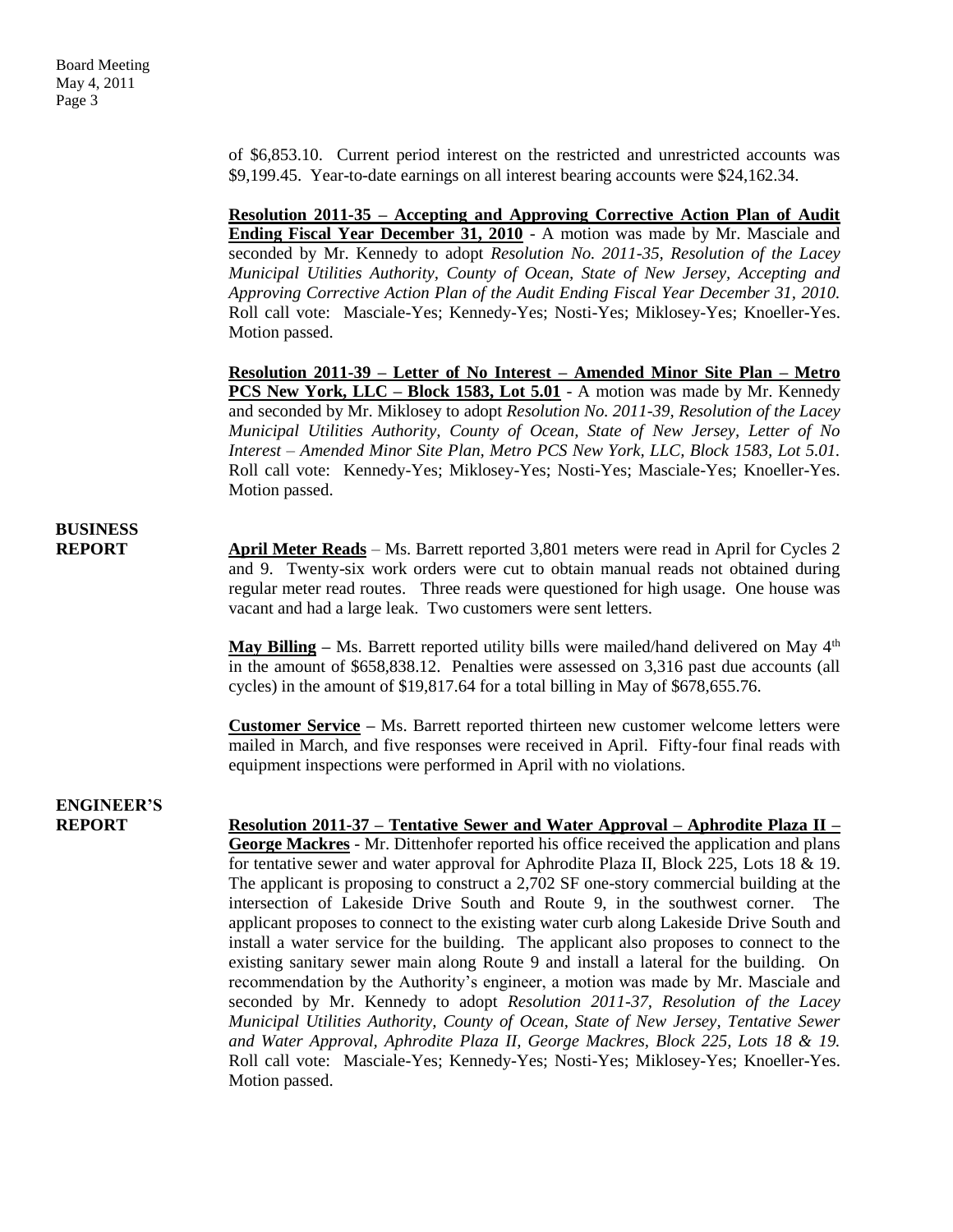**Resolution 2011-38 – "Conditional" Permit to Operate – Sewer and Water System – Sea Breeze at Lacey – Phase 2, Section 2C** - Mr. Dittenhofer reported the sewer and water system for a portion of Phase 2, Section 2C has successfully passed the pressure testing requirements, and all construction items are complete. Therefore, his office recommends a "Conditional" Permit to Operate the sewer and water system for the Blocks and Lots identified in their letter dated May 3, 2011, contingent upon completion of the punch list items outlined in the Resolution. A motion was made by Mr. Miklosey and seconded by Mr. Kennedy to adopt *Resolution 2011-38, Resolution of the Lacey Municipal Utilities Authority, County of Ocean, State of New Jersey, "Conditional" Permit to Operate Sewer and Water System, Sea Breeze at Lacey – Phase 2, Section 2C, Gladstone Street, Iverness Court & Hamptonshire Way, Block 1901, Lot 1.* Roll call vote: Miklosey-Yes; Kennedy-Yes; Nosti-Yes; Masciale-Yes; Knoeller-Yes. Motion passed.

**Construction of Test Well No. 7 and Well No. 8** – Mr. Dittenhofer stated this project is complete.

**Water Treatment Plant No. 1 Upgrades** – Mr. Dittenhofer stated the design of the upgrades is ongoing. Additional information for the Water Allocation Permit application will be submitted for review.

**Repainting of Tank No. 2** – Mr. Dittenhofer stated this project is ongoing. Contractor is to complete additional work and punch list items when weather permits.

**Cleaning and Televising Contract No. 6 & Flow Assessment** – Mr. Dittenhofer stated the laterals need to be addressed by the contractor.

**Municipal Lane Pump Station Upgrades** - Mr. Dittenhofer stated this project was completed April  $29<sup>th</sup>$ . Mr. Woolf recommended the change order associated with this project be Tabled at this time.

**Sewer Service Area** – Mr. Dittenhofer stated NJDEP and the County approved the draft map of the sewer service area. A public meeting was held April  $21<sup>st</sup>$  to review and comment on the draft proposal. Mr. Contreras stated there is a 30-day period from April  $21<sup>st</sup>$  for anyone who wants to be included in the sewer service area to make comments. He stated the appropriate parties have been notified they need to comment.

# **AUDITOR'S**

**REPORT Accountant's Status Report – Month Ended March 31, 2011** – Mr. Conaty reported revenue, expenses, delinquency, and user charges resulted in a favorable variance for both water and sewer. Interest income resulted in a favorable variance on sewer, and unfavorable on water. Miscellaneous expenses had an unfavorable variance due to miscellaneous bank fees charged by TD and PNC Bank.

> Mr. Miklosey asked if there would be more bank fees charged by TD Bank, since the Authority is no longer doing business with them. Mr. Woolf stated he would look into this.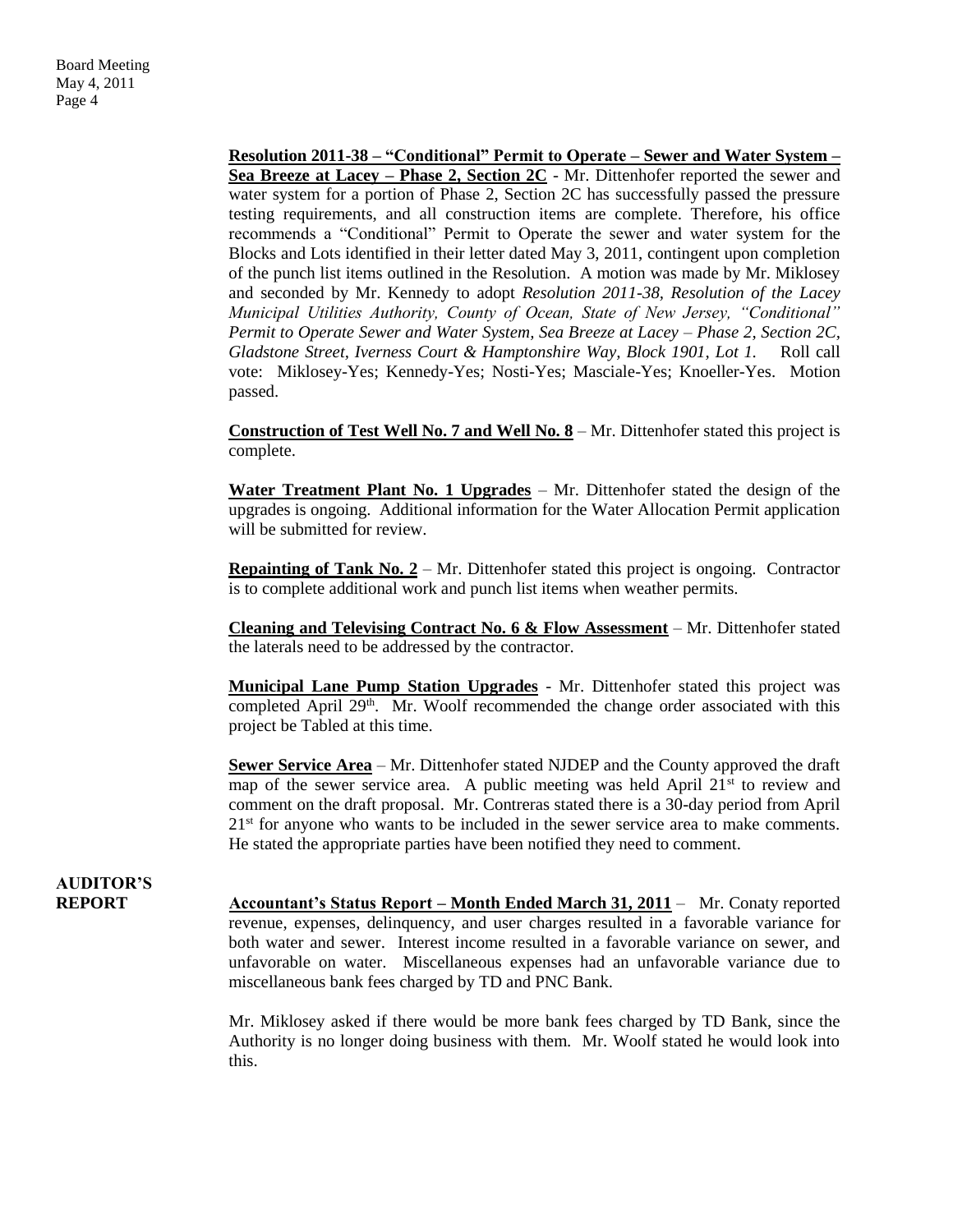Mr. Knoeller asked Mr. Woolf for a report for the next meeting on how much money the Authority is saving by using Liberty Power for electric company.

Mr. Knoeller informed the Board that he would be meeting with the OCUA Chairman next week to discuss the OCUA fee credit issue.

#### **CORRESPONDENCE**

There was no correspondence to discuss.

## **OLD**

**BUSINESS Professional Services Agreement – Brown Investment Advisory - Authority Financial Advisor Financial Advisor** - Chairman Knoeller and Secretary Kennedy executed the Professional Services Agreement between the Lacey Municipal Utilities Authority and Brown Investment Advisor for the period from April 6, 2011 to February 1, 2012.

**NEW**

**BUSINESS** There was no new business to discuss.

### **PUBLIC BUSINESS/**

**COMMENT Regina Discenza, Sunset Drive** – Mrs. Discenza asked how often does the Authority test for Tritium. Mr. Woolf stated Oyster Creek nuclear plant tests the Authority's wells at no cost. He will have to confirm the frequency of the testing.

> Mrs. Discenza asked how come Oyster Creek never connected to the Authority's water system. Mr. Knoeller stated the Authority suggested they connect into the system, but they declined. They are running their own water treatment plant with their own employees.

> In regards to Sea Breeze at Lacey development, Mrs. Discenza asked how many units are there in the Phase 2. Mr. Woolf stated there are approximately 40 homes in Phase 2 of the project.

## **PAYMENT OF**

**VOUCHERS** WHEREAS, the members of the Lacey Municipal Utilities Authority carefully examined all vouchers presented for payment of claims;

> **NOW, THEREFORE, BE IT RESOLVED** by the Lacey Municipal Utilities Authority that:

> 1. Said vouchers in the sum of \$262,731.90 be same are hereby approved to be paid.

2. Said vouchers are listed on the attached computer check register.

A motion was made by Mr. Nosti and seconded by Mr. Miklosey to adopt the above resolution. Roll call vote: Nosti-Yes; Miklosey-Yes; Kennedy-Yes; Masciale-Yes; Knoeller-Yes. Motion passed.

**ADJOURNMENT** There being no further business to discuss, the meeting was adjourned at 7:40 p.m.